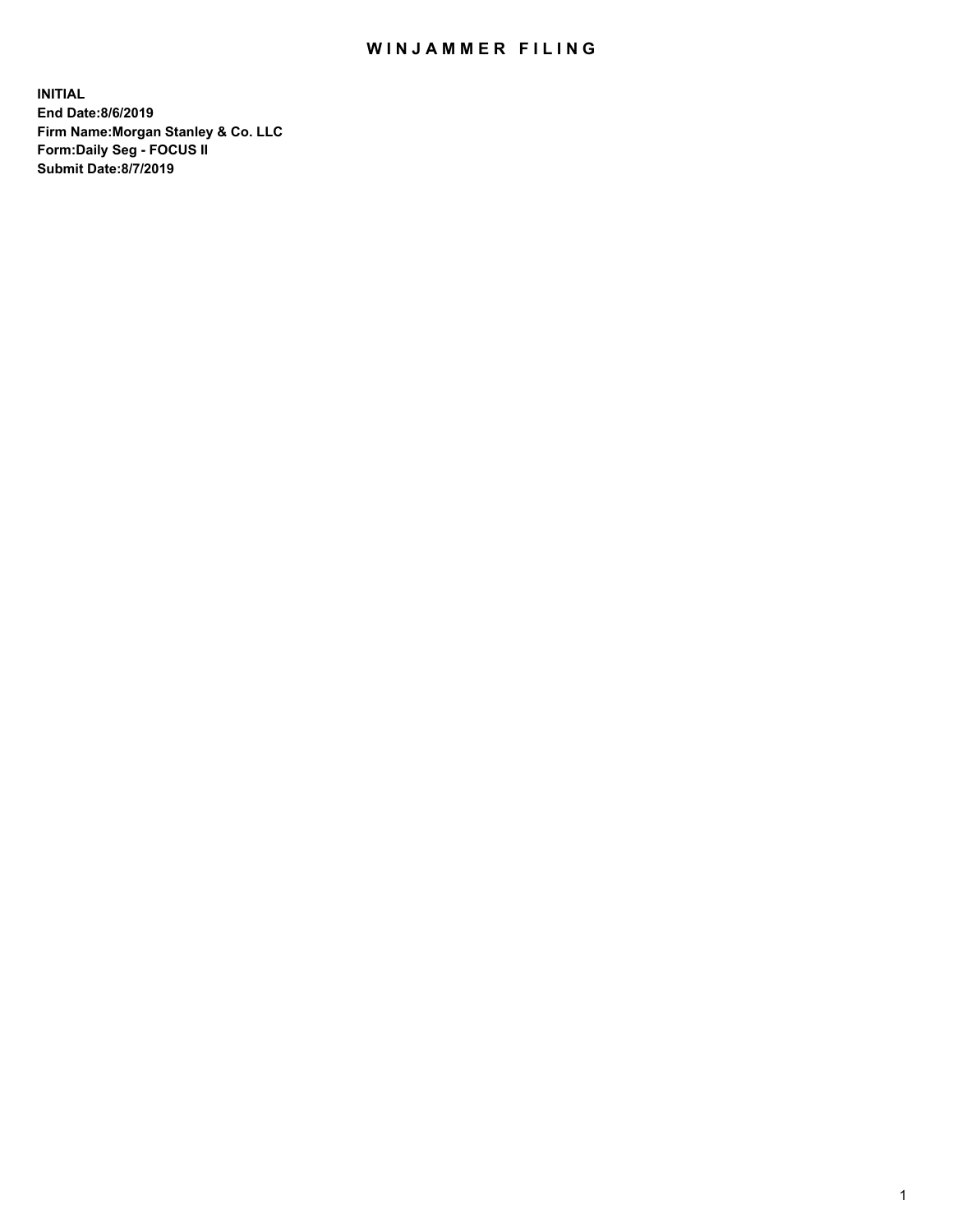**INITIAL End Date:8/6/2019 Firm Name:Morgan Stanley & Co. LLC Form:Daily Seg - FOCUS II Submit Date:8/7/2019 Daily Segregation - Cover Page**

| Name of Company                                                                                                                                                                                                                                                                                                                | Morgan Stanley & Co. LLC                                    |
|--------------------------------------------------------------------------------------------------------------------------------------------------------------------------------------------------------------------------------------------------------------------------------------------------------------------------------|-------------------------------------------------------------|
| <b>Contact Name</b>                                                                                                                                                                                                                                                                                                            | <b>Ikram Shah</b>                                           |
| <b>Contact Phone Number</b>                                                                                                                                                                                                                                                                                                    | 212-276-0963                                                |
| <b>Contact Email Address</b>                                                                                                                                                                                                                                                                                                   | Ikram.shah@morganstanley.com                                |
| FCM's Customer Segregated Funds Residual Interest Target (choose one):<br>a. Minimum dollar amount: ; or<br>b. Minimum percentage of customer segregated funds required:% ; or<br>c. Dollar amount range between: and; or<br>d. Percentage range of customer segregated funds required between:% and%.                         | 235,000,000<br><u>0</u><br>0 <sub>0</sub><br>00             |
| FCM's Customer Secured Amount Funds Residual Interest Target (choose one):<br>a. Minimum dollar amount: ; or<br>b. Minimum percentage of customer secured funds required:% ; or<br>c. Dollar amount range between: and; or<br>d. Percentage range of customer secured funds required between:% and%.                           | 140,000,000<br><u>0</u><br>0 <sub>0</sub><br>0 <sub>0</sub> |
| FCM's Cleared Swaps Customer Collateral Residual Interest Target (choose one):<br>a. Minimum dollar amount: ; or<br>b. Minimum percentage of cleared swaps customer collateral required:% ; or<br>c. Dollar amount range between: and; or<br>d. Percentage range of cleared swaps customer collateral required between:% and%. | 92,000,000<br><u>0</u><br>0 Q<br>0 <sub>0</sub>             |

Attach supporting documents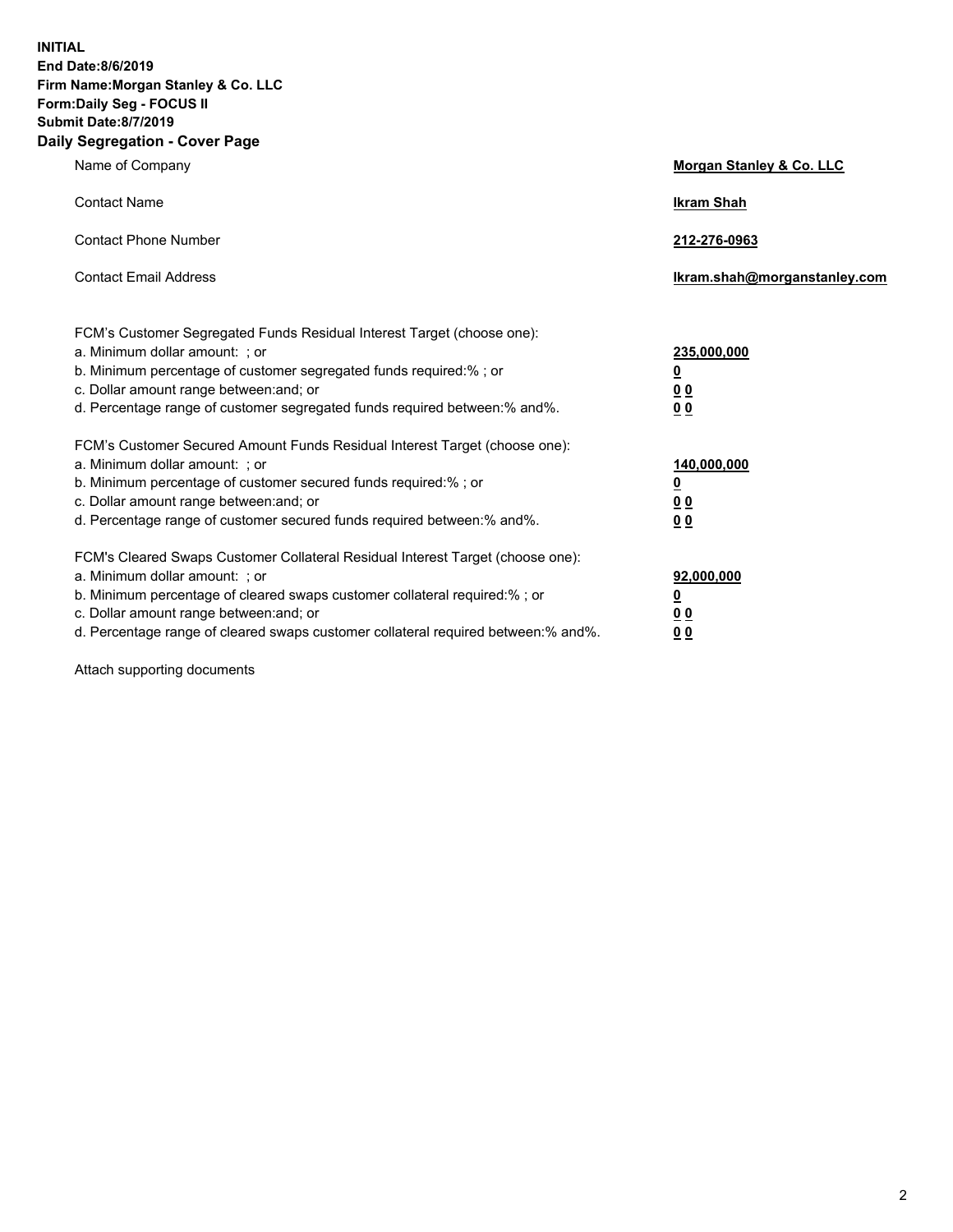| <b>INITIAL</b> | End Date: 8/6/2019<br>Firm Name: Morgan Stanley & Co. LLC<br>Form: Daily Seg - FOCUS II<br><b>Submit Date: 8/7/2019</b><br><b>Daily Segregation - Secured Amounts</b>                 |                                                                             |
|----------------|---------------------------------------------------------------------------------------------------------------------------------------------------------------------------------------|-----------------------------------------------------------------------------|
|                | Foreign Futures and Foreign Options Secured Amounts<br>Amount required to be set aside pursuant to law, rule or regulation of a foreign                                               | $0$ [7305]                                                                  |
| 1.             | government or a rule of a self-regulatory organization authorized thereunder<br>Net ledger balance - Foreign Futures and Foreign Option Trading - All Customers<br>A. Cash            | 3,556,793,760 [7315]                                                        |
|                | B. Securities (at market)                                                                                                                                                             | 2,493,526,937 [7317]                                                        |
| 2.<br>3.       | Net unrealized profit (loss) in open futures contracts traded on a foreign board of trade<br>Exchange traded options                                                                  | -899,389,987 [7325]                                                         |
|                | a. Market value of open option contracts purchased on a foreign board of trade<br>b. Market value of open contracts granted (sold) on a foreign board of trade                        | 20,423,140 [7335]<br>-18,387,125 [7337]                                     |
| 4.<br>5.       | Net equity (deficit) (add lines 1.2. and 3.)<br>Account liquidating to a deficit and account with a debit balances - gross amount<br>Less: amount offset by customer owned securities | 5,152,966,725 [7345]<br>298,208,496 [7351]<br>-293,099,187 [7352] 5,109,309 |
| 6.             | Amount required to be set aside as the secured amount - Net Liquidating Equity<br>Method (add lines 4 and 5)                                                                          | [7354]<br>5,158,076,034 [7355]                                              |
| 7.             | Greater of amount required to be set aside pursuant to foreign jurisdiction (above) or line<br>6.                                                                                     | 5,158,076,034 [7360]                                                        |
| 1.             | FUNDS DEPOSITED IN SEPARATE REGULATION 30.7 ACCOUNTS<br>Cash in banks                                                                                                                 |                                                                             |
|                | A. Banks located in the United States<br>B. Other banks qualified under Regulation 30.7                                                                                               | 312,594,807 [7500]<br>177,865,211 [7520] 490,460,018<br>[7530]              |
| 2.             | Securities                                                                                                                                                                            |                                                                             |
|                | A. In safekeeping with banks located in the United States<br>B. In safekeeping with other banks qualified under Regulation 30.7                                                       | 360,253,455 [7540]<br>0 [7560] 360,253,455 [7570]                           |
| 3.             | Equities with registered futures commission merchants<br>A. Cash                                                                                                                      | 6,579,875 [7580]                                                            |
|                | <b>B.</b> Securities                                                                                                                                                                  | $0$ [7590]                                                                  |
|                | C. Unrealized gain (loss) on open futures contracts                                                                                                                                   | 1,236,676 [7600]                                                            |
|                | D. Value of long option contracts                                                                                                                                                     | $0$ [7610]                                                                  |
|                | E. Value of short option contracts                                                                                                                                                    | 0 [7615] 7,816,551 [7620]                                                   |
| 4.             | Amounts held by clearing organizations of foreign boards of trade                                                                                                                     |                                                                             |
|                | A. Cash<br><b>B.</b> Securities                                                                                                                                                       | $0$ [7640]<br>$0$ [7650]                                                    |
|                | C. Amount due to (from) clearing organization - daily variation                                                                                                                       | $0$ [7660]                                                                  |
|                | D. Value of long option contracts                                                                                                                                                     | $0$ [7670]                                                                  |
|                | E. Value of short option contracts                                                                                                                                                    | 0 [7675] 0 [7680]                                                           |
| 5.             | Amounts held by members of foreign boards of trade                                                                                                                                    |                                                                             |
|                | A. Cash                                                                                                                                                                               | 3,256,130,548 [7700]                                                        |
|                | <b>B.</b> Securities                                                                                                                                                                  | 2,133,273,482 [7710]                                                        |
|                | C. Unrealized gain (loss) on open futures contracts                                                                                                                                   | -900,626,663 [7720]                                                         |
|                | D. Value of long option contracts                                                                                                                                                     | 20,423,140 [7730]                                                           |
|                | E. Value of short option contracts                                                                                                                                                    | -18,387,125 [7735] 4,490,813,382<br>$[7740]$                                |
| 6.             | Amounts with other depositories designated by a foreign board of trade                                                                                                                | $0$ [7760]                                                                  |
| 7.             | Segregated funds on hand                                                                                                                                                              | $0$ [7765]                                                                  |
| 8.             | Total funds in separate section 30.7 accounts                                                                                                                                         | 5,349,343,406 [7770]                                                        |
| 9.             | Excess (deficiency) Set Aside for Secured Amount (subtract line 7 Secured Statement<br>Page 1 from Line 8)                                                                            | 191,267,372 [7380]                                                          |
| 10.<br>11.     | Management Target Amount for Excess funds in separate section 30.7 accounts<br>Excess (deficiency) funds in separate 30.7 accounts over (under) Management Target                     | 140,000,000 [7780]<br>51,267,372 [7785]                                     |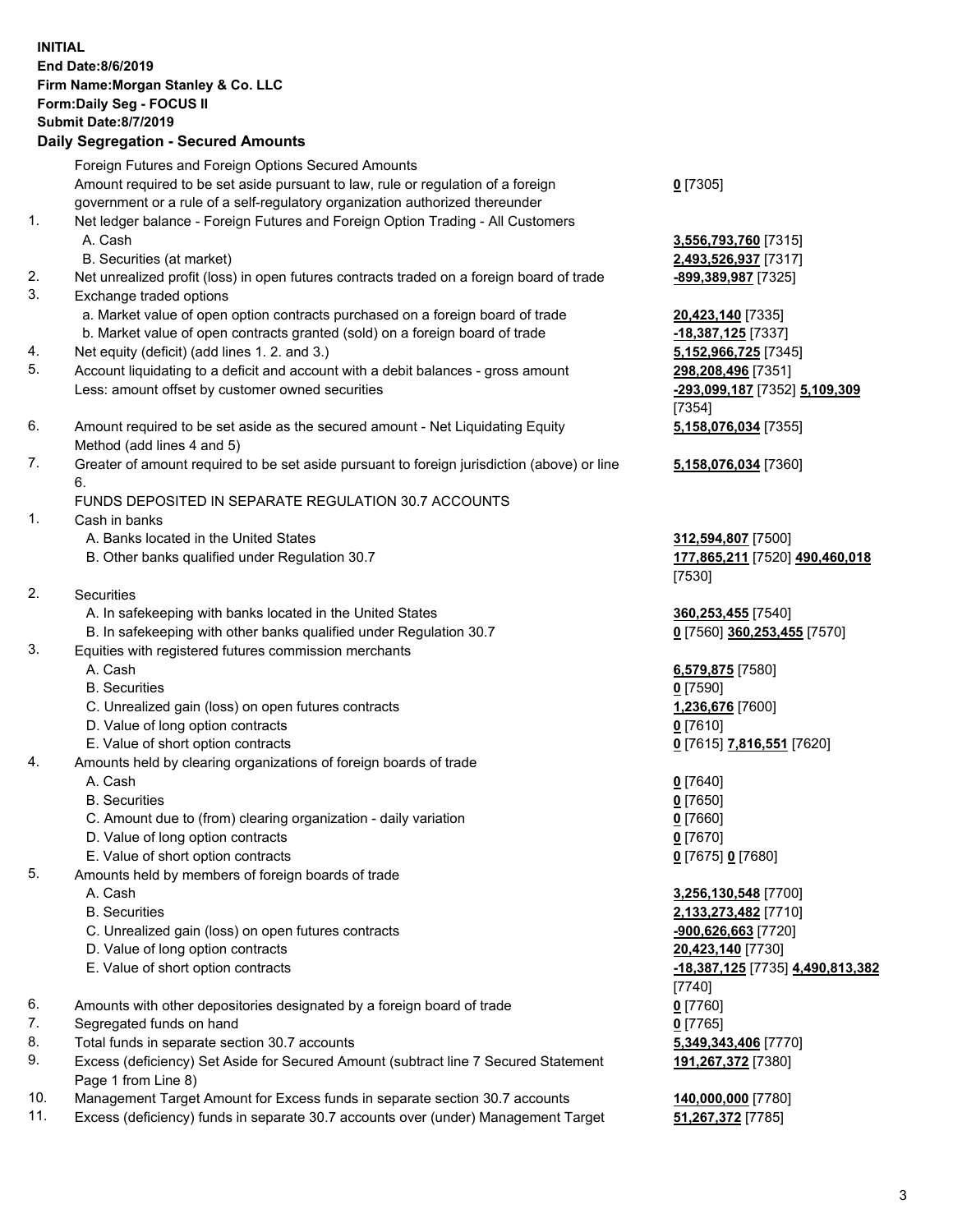|     | <b>INITIAL</b><br>End Date:8/6/2019<br>Firm Name: Morgan Stanley & Co. LLC<br>Form: Daily Seg - FOCUS II<br><b>Submit Date: 8/7/2019</b> |                                |
|-----|------------------------------------------------------------------------------------------------------------------------------------------|--------------------------------|
|     | Daily Segregation - Segregation Statement                                                                                                |                                |
|     | SEGREGATION REQUIREMENTS(Section 4d(2) of the CEAct)                                                                                     |                                |
| 1.  | Net ledger balance                                                                                                                       |                                |
|     | A. Cash                                                                                                                                  | 8,160,868,113 [7010]           |
|     | B. Securities (at market)                                                                                                                | 6,246,583,088 [7020]           |
| 2.  | Net unrealized profit (loss) in open futures contracts traded on a contract market                                                       | 3,270,456,228 [7030]           |
| 3.  | Exchange traded options                                                                                                                  |                                |
|     | A. Add market value of open option contracts purchased on a contract market                                                              | 914,608,527 [7032]             |
|     | B. Deduct market value of open option contracts granted (sold) on a contract market                                                      | -805,866,348 [7033]            |
| 4.  | Net equity (deficit) (add lines 1, 2 and 3)                                                                                              | 17,786,649,608 [7040]          |
| 5.  | Accounts liquidating to a deficit and accounts with                                                                                      |                                |
|     | debit balances - gross amount                                                                                                            | 365,832,509 [7045]             |
|     | Less: amount offset by customer securities                                                                                               | -354,335,344 [7047] 11,497,165 |
|     |                                                                                                                                          | [7050]                         |
| 6.  | Amount required to be segregated (add lines 4 and 5)                                                                                     | 17,798,146,773 [7060]          |
|     | FUNDS IN SEGREGATED ACCOUNTS                                                                                                             |                                |
| 7.  | Deposited in segregated funds bank accounts                                                                                              |                                |
|     | A. Cash                                                                                                                                  | 4,770,054,328 [7070]           |
|     | B. Securities representing investments of customers' funds (at market)                                                                   | 0 [7080]                       |
|     | C. Securities held for particular customers or option customers in lieu of cash (at<br>market)                                           | 711,867,358 [7090]             |
| 8.  | Margins on deposit with derivatives clearing organizations of contract markets                                                           |                                |
|     | A. Cash                                                                                                                                  | 6,785,211,514 [7100]           |
|     | B. Securities representing investments of customers' funds (at market)                                                                   | $0$ [7110]                     |
|     | C. Securities held for particular customers or option customers in lieu of cash (at<br>market)                                           | 5,534,715,730 [7120]           |
| 9.  | Net settlement from (to) derivatives clearing organizations of contract markets                                                          | 165,074,008 [7130]             |
| 10. | Exchange traded options                                                                                                                  |                                |
|     | A. Value of open long option contracts                                                                                                   | 914,608,527 [7132]             |
|     | B. Value of open short option contracts                                                                                                  | -805,866,348 [7133]            |
| 11. | Net equities with other FCMs                                                                                                             |                                |
|     | A. Net liquidating equity                                                                                                                | 13,515,120 [7140]              |
|     | B. Securities representing investments of customers' funds (at market)                                                                   | $0$ [7160]                     |
|     | C. Securities held for particular customers or option customers in lieu of cash (at                                                      | $0$ [7170]                     |
|     | market)                                                                                                                                  |                                |
| 12. | Segregated funds on hand                                                                                                                 | $0$ [7150]                     |
| 13. | Total amount in segregation (add lines 7 through 12)                                                                                     | 18,089,180,237 [7180]          |
| 14. | Excess (deficiency) funds in segregation (subtract line 6 from line 13)                                                                  | 291,033,464 [7190]             |
| 15  | Management Target Amount for Excess funds in segregation                                                                                 | 235 000 000 [7194]             |

15. Management Target Amount for Excess funds in segregation<br>16. Excess (deficiency) funds in segregation over (under) Manage Excess (deficiency) funds in segregation over (under) Management Target Amount Excess

**56,033,464** [7198]